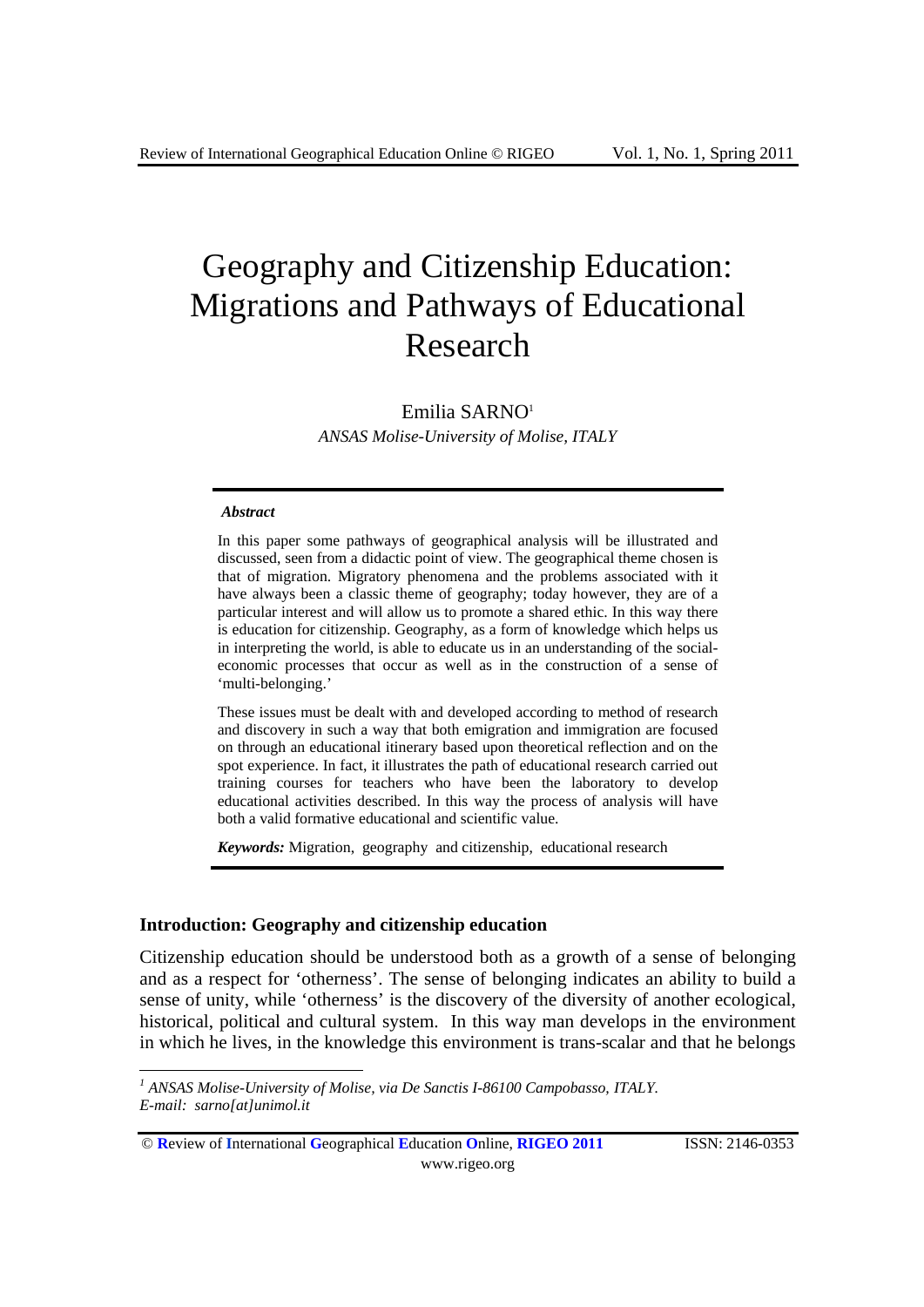to it as a citizen of the world. A sense of belonging is such if it is sustained by a clear analysis of one's own experience as well as an accurate knowledge of the experience of others: this kind of formation is a constructive opening-out towards others and towards different kinds of cultures. Being open and knowledgeable is something which can only be developed in educational environments, where both education and formation make use of instruments suitable for an adequate reading and interpretation of reality. Future citizens should find themselves at home when moving between the different levels of geographical and cultural reality: as local, European or even world citizens. Thus, it is important to read the documents on this site http://www.cittadinanzaeuropea.net. They help to educate students to be citizens of the EU and understand the economic and political dynamics of this large geographical area.

This necessity is today seen as an ethical urgency, as stated by Horatio Capel (2008): "There remains the ethical dimension, a fundamental question indeed. We should be able to establish social consensus about ethical principles in a secular society. And these ethical principles should relate to the social contract that allows us to live in society and to address the threats that  $exist<sup>2</sup>$ .

Geography, as a form of knowledge which helps us in interpreting the world, is able to educate us in an understanding of the socioeconomic processes that occur as well as in the construction of a sense of 'multi-belonging'. Furthermore, it supplies us with the instruments and methods of analysis of documents and experience, events and phenomena, and opens up new horizons of expectation and construction of reality. We will therefore illustrate and discuss some pathways of geographical analysis, seen from a didactic point of view, with particular reference to students of middle and secondary level education. The geographical theme chosen is that of migration, this is because whilst political borders are becoming evermore fluid, other kinds of social-cultural barriers are being formed within communities and these are potentially more dangerous given that they have negative effects on the organization of the territory itself (De Vecchis, 2010). Migratory phenomena and the problems associated with it have always been a classic theme of geography; today however, they are of a particular interest and will allow us to promote a shared ethic.

In this article, after discussing the literature through the geographical importance of migration flows, we show how this subject has been discussed in training courses for teachers. In these courses were developed teaching strategies necessary to deal with the migration issue in high schools and educate the culture of citizenship. The second part of the article in fact describes the teaching methods developed for their realization and educational paths identified.

Review of International Geographical Education Online RIGEO © 2011

1

<sup>&</sup>lt;sup>2</sup>The original thought of Capel is: "Queda todavía la dimensión ética, una cuestión sin duda fundamental. Deberíamos ser capaces de establecer unos principios éticos socialmente consensuados, en una sociedad laica. Y deberíamos relacionar esos principios éticos con el contrato social que nos permite vivir en sociedad y hacer frente a las amenazas que existen".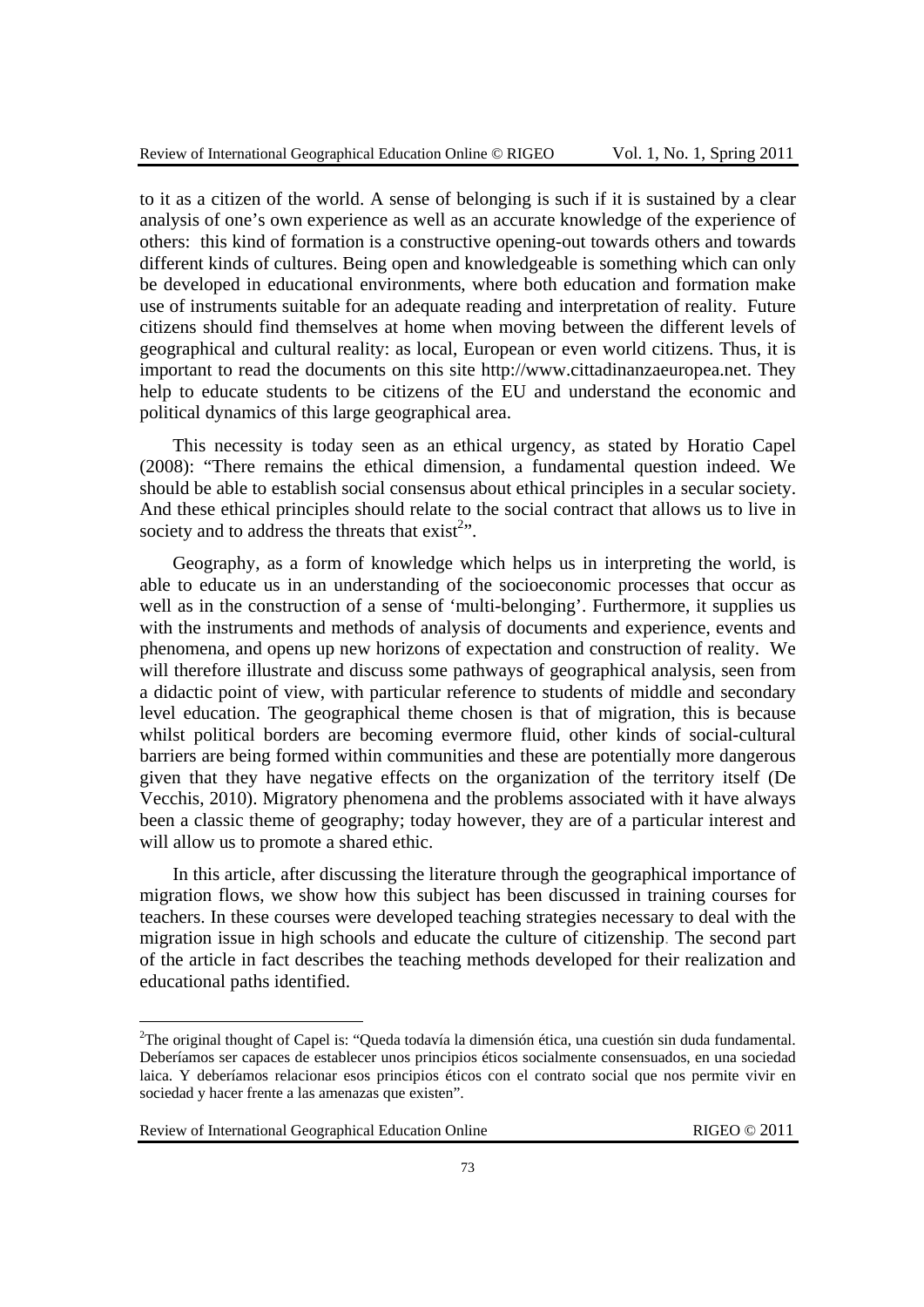# **Migration as the geographic theme**

The study of migration in a geographical key allows us to obtain an overall reading of both the territory of departure as well as the territory of origin of the migrants in terms of settlement, in distribution and transformation of economic activities, about problems related to cultural integration.

If migration is considered as a dynamic form of demographic change of both a region and a nation, it points to vulnerability in any specific social-environmental reality; this vulnerability is to be considered a reality also for the host nations as they will themselves inevitably undergo transformation and adaption. A geographical perspective on this issue will enable us to analyze a number of different indicators and will not be limited to simply quantifying the number of emigrants and immigrants. The territorial area needs to be considered as a whole, and should not be limited to a classical/traditional method of understanding emigration as a response to lack of resources. The dynamics of migration is not to be considered as an immediate action, a sort of expulsion, neither is it to be defined solely numerically as does the push/pull factors theory, which considers an increase in population as the decisive factor in migratory movements and the necessity of manpower as the element which draws people to the host country.

 A critical appraisal of the push/pull factors theory is made by Boyd, 1989, and Sivini, 2000, both of whom have highlighted the importance of the individual migrant in the decision-making process as well as the social influence and of the group to which the migrants belong rather than motivation based on population density.

 Geographical analysis must, in fact, not only determine migration flow again but also reconstruct the causes of the migration or resettling, the systematic nature of the problem, in order to supply a dynamic picture of the areas of study. The study of the dynamics of migration requires an "integrated approach" (Cristaldi, 2008), in order to understand the diverse and complex reasons behind it.

 Furthermore, a comparison should be made where possible between those areas subject to emigration and those subject to immigration, in relation both to movements outside a country and to internal migration. Giuliana Andreotti states that "when we speak of emigration from a country it is necessary to imagine immigration into another" (Andreotti, 2006, p. 66).

 The literature on emigration however, only partially deals with the problems linked to the analysis of behavior within a community or of an individual behavior. The immigrant has to re-evaluate his identity in relation to the host country in which he has settled, he has to try to fit in and accept his new position. "At a basic level, migration is a human link exists between places–the place of departure and the place of arrival and settlement" (Massey, 2001, p. 29).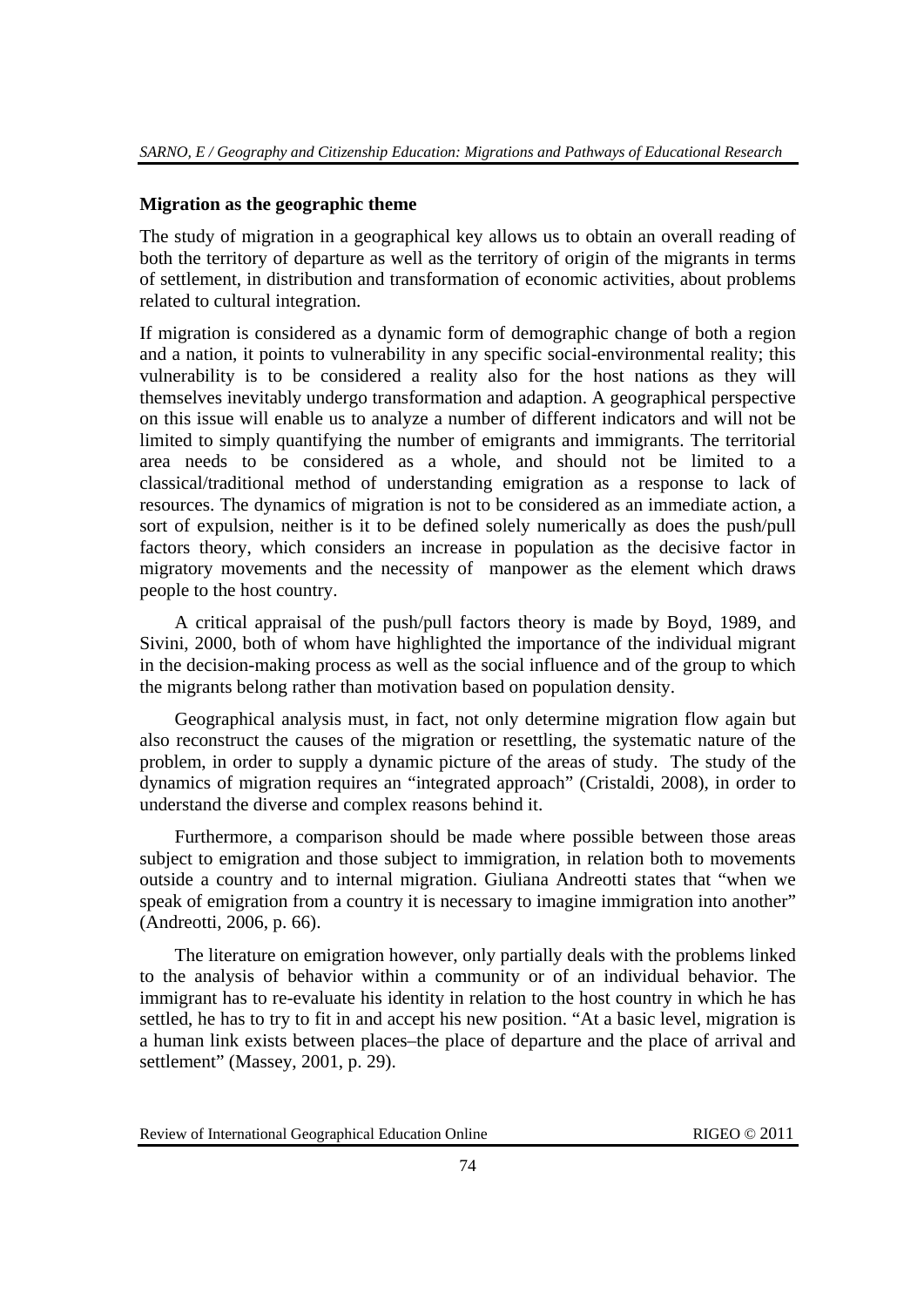The migrant does not so much have a tendency to return to the land of his origin as to maintain a strong tie with it whilst living in another country; he seeks to maintain his roots, while at the same time he is trying to fit into a new context. This multi-belonging is the complex solution of those that have to live simultaneously in different realities, trying to overcome the fact of losing a part of his sense of self. The problem has been debated in a session of the X *Coloquio Internacional de Geocrítica in Barcellona 2008,*  where behavioral models of emigrants were discussed. "Immigrants reinvent new ways to reinterpret the everyday outside the national context and constructs a hybrid world<sup>3</sup><sup>3</sup> (De Almeida, 2008, p. 1).

Furthermore, it would be valuable to take into account the thought processes involved in any decision to emigrate: cultural motivations have their say in the decision-making process and they are to be taken into consideration together with economic reasons. By paying attention, for example, to each individual's motives, will allow a reconstruction not only of the conditions which migrants found themselves in but also of the cultural difficulties found when trying to adapt to their new social context.

Migration flows, such as analysis and discussion of different aspects, are an important topic for research and teaching. Particularly important is the study of economic, human and social reasons that drive people to move and their behavior in adapting to different realities. These arguments are useful from the educational point of view because they allow students to understand the problematic inherent in integration. If students understand everything they are taught to respect the citizenship of all. For these reasons, it is necessary to consider how to start a process of educational research to address the issue of migration with the aim of educating for citizenship.

## **Action Research for a didactics of migration flows**

The themes which have been here dealt with theoretically have been discussed in the formation courses for teachers of secondary schools. Since 2009 in Italy the Ministry for Higher Education and Research has established biennial courses for the formation of future teachers of different disciplines including Italian, History and Geography. In each Italian region at least one university had the responsibility of organizing the courses. As a professor of geography teaching (at University of Molise) I had the opportunity of forming future geography teachers. As such I was able to discuss the topics raised in this article and to also evaluate its didactic effect in courses held in the years 2006-2009.The sample of future teachers participating in the courses is significant because generally about 60-80 attended. They had diverse cultural experiences and many of them, whilst attending, also taught as supply teachers in

<u>.</u>

<sup>&</sup>lt;sup>3</sup> The original thought of De Almeida is: "Los inmigrantes reinventan nuevas formas de reinterpretar el cotidiano fuera del contexto nacional y construyen una visión híbrida del mundo".

Review of International Geographical Education Online RIGEO © 2011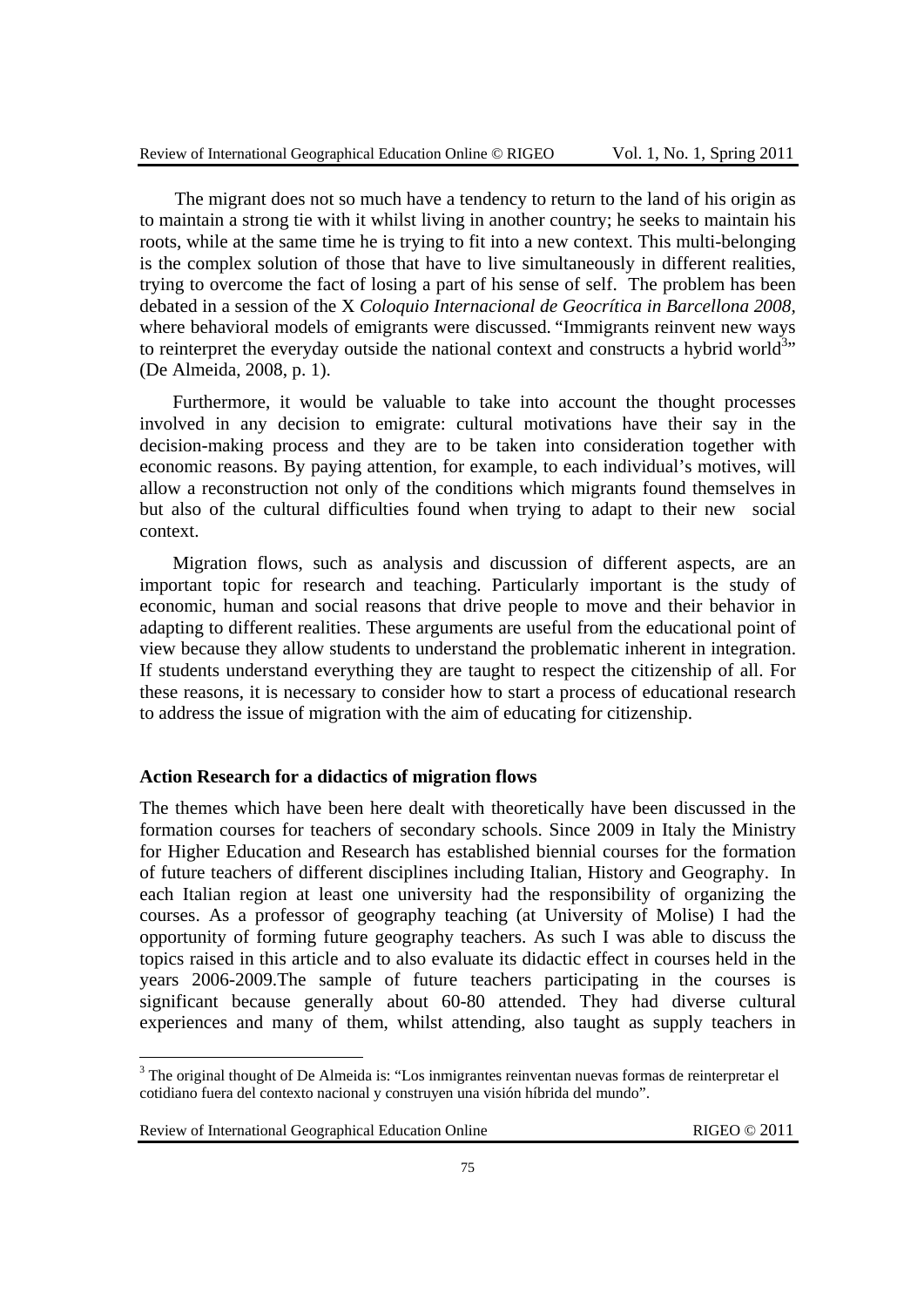middle and secondary schools. With those teachers I applied the action-research method so as to put into relation the theoretical with the practical levels. We considered fundamental views on action research according to the thought of Henry and Kemmis (1985) or of Ebbutt (1985).

According to the first "Action research is a form of self-reflective enquiry undertaken by participants in social situations in order to improve the rationality and justice of their own social or educational practices, as well as their understanding of these practices and the situations in which these practices are carried out. These participants can be teachers, students or principals and the process is most empowering when undertaken collaboratively, though sometimes it can be undertaken by individuals and sometimes in cooperation with outsiders."

Ebbutt (1985) explains that "action research is the systematic study of attempts to change and improve educational practice by groups of participants by means of their own practical actions and by means of their own reflections upon the effects of those actions." Following this methodology, we discussed the topics and the didactic methods summarized in paragraph 4, then we established the two pathways presented in paragraphs 5 and 6. They were then put into practice in school two pathways and any difficulties or good results were talked about from time to time.

The fundamental objectives we established to guarantee coherence between different experiences were:

- 1) Migration flow creates citizenship education
- 2) The learning itinerary has to be structured as a research-discovery approach for the students
- 3) They had to analyze the relationship between a territory and migration flows (migration here included both immigration and emigration)
- 4) The results were to be summarized in reports and posters produced by the students.

During the discussions both positive and critical aspects emerged. The following were considered to be positive results:

- 1) Discuss the educational use of migration flows
- 2) Guide students to think about why groups of people leave their homeland
- 3) Guide students to think about how migrants settle and fit in in the host country
- 4) Find and analyze any necessary documents
- 5) Suggest ways in which to check and summarize the results.

Some difficulties also emerged:

- 1) Organize the timing of the research-discovery to be done with the students
- 2) Some students have difficulty in analyzing the documents
- 3) Coordinate the experience of different schools.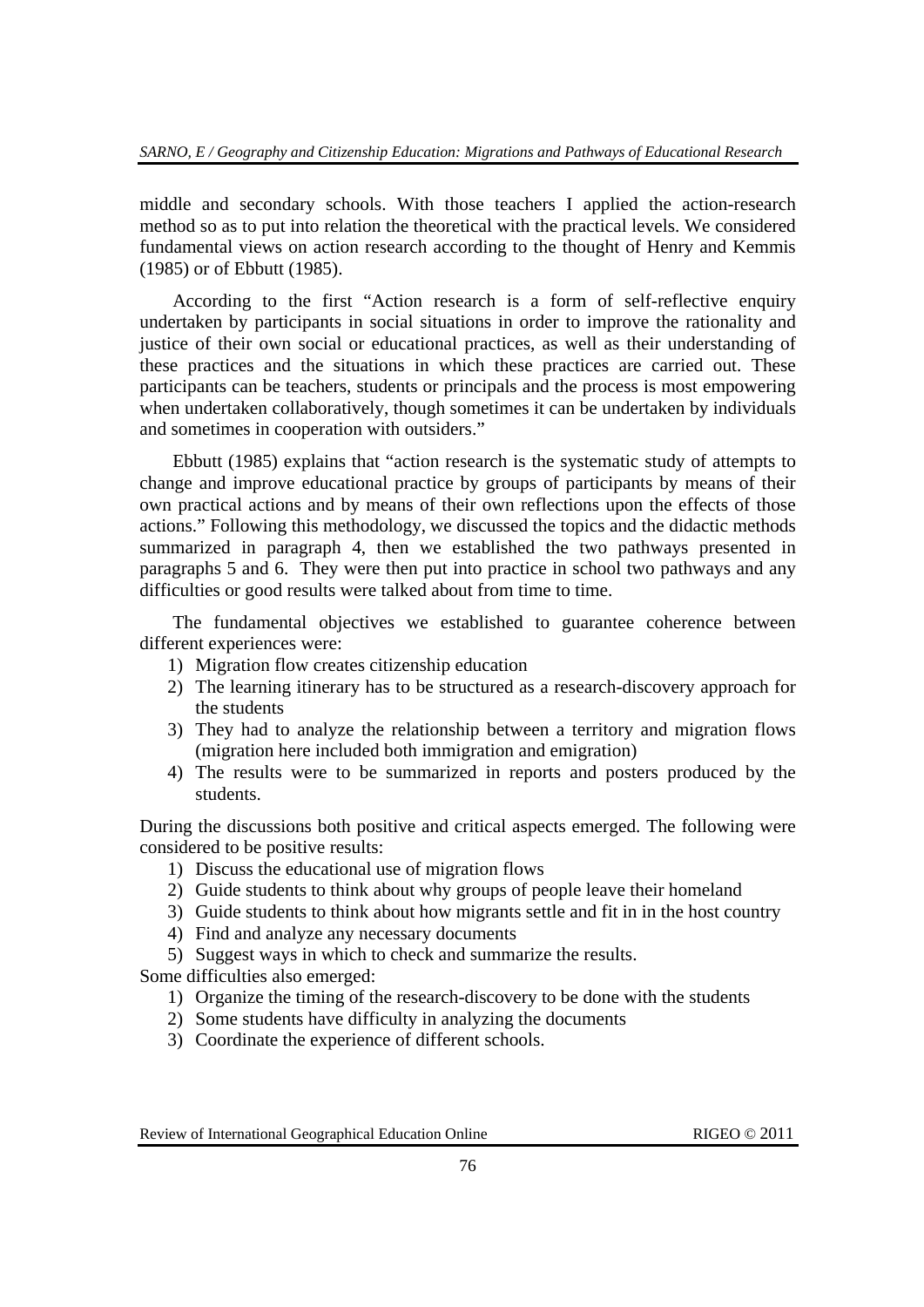Over a period of three years I have been able to put together the results of various experiences; many of those taking part in the formation courses put into effect the pathways and the results obtained have shown their validity. Through tests and reports, I could gather their perceptions and outcomes of teaching activities. In particular, they have kept a diary in which he described the critical and positive data. The entire experience was seen as a form of research for the teachers and, as we shall see, as a discovery for the students.

#### **The didactic methods for the theme of migration flows**

The most suitable didactic approach, in the high schools, for these discussed topics must be to research discovery through the study of a specific territory and consequently a specific community. It is important to choose a geographic area that was subject to or emigration or immigration and encourage students to analyze what happened.

Students will move from an analysis of the problem, which requires a process involving perception and observation, to a survey where data and information is collected through a study of source materials, documents and maps. The validity of the hypothesis on which the study is based is evaluated and any aspects which do not fit the facts of the information obtained are cast aside. There are three main factors to be taken into account:

- 1) Credible sources of information
- 2) Instruments such as questionnaires to obtain the information
- 3) The tabulation of data.

As far as the sources are concerned, it would be useful to make use of statistics and research reports, but also of any sources not published such as photographic material, private epistolary sources, and any informal means of communication used.

It is necessary to have specific times planned for the research and collection of information, and, subsequently, for the tabulation of data, obtaining many and useful sources of information from a number of different areas, such as town councils, archives, and libraries.

Source materials are not sufficient to illustrate a present-day context which has not yet been fully analyzed; it is therefore important to enrich the information obtained from the sources with data collected directly by the students through questionnaires aimed at preselected social groups who belong to their community. It might also be useful to collect information from further afield by making use of digital technology. This type of survey takes into account the people directly involved in migration and it establishes a direct relationship with their testimony and their experience.

Data must not only be collected but it needs to be recorded, tabulated and correlated so as to be able to compare different territories with the aim of discovering

| Review of International Geographical Education Online |  |  |  |
|-------------------------------------------------------|--|--|--|
|-------------------------------------------------------|--|--|--|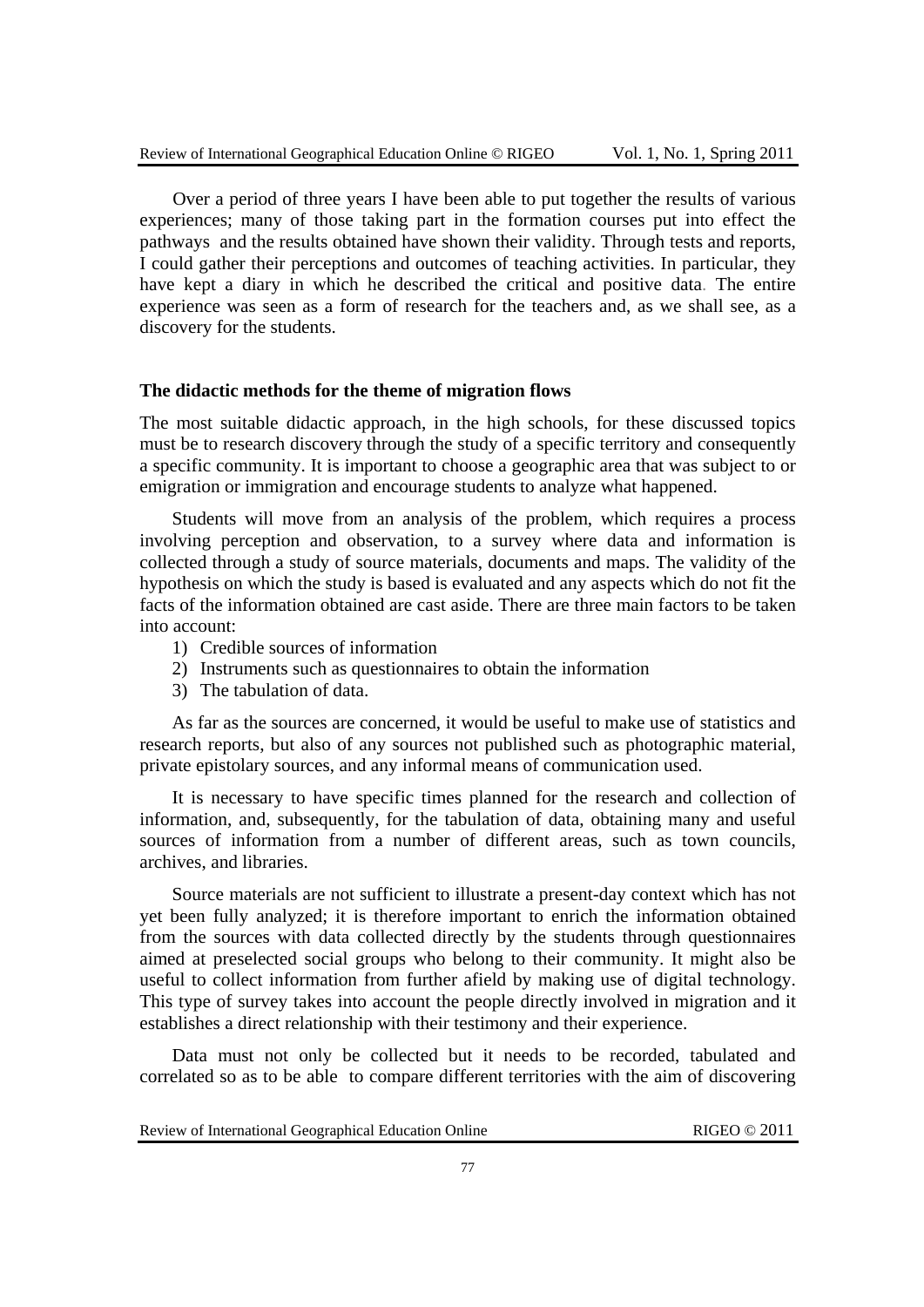the continual migrations or the presence of a settled group of immigrants. Together with graphs, cartograms should also be used as these will allow us to rapidly find the object of the study, the movements and the settlements in the host territory, the aim being to work making use of both a quantitative and qualitative approach. An organic planning which takes into account these three approaches makes didactically easier an integration of the factors discovered, the global observation of migration in its evolution, the synthesis of the characteristics of the movement and behavior of the different groups.

By following these guide-lines the reconstruction of a territory can be made, which then becomes a learning environment. Given that migration produces not only social and demographic changes but also modifies behavior within a particular context, it becomes a living and vital reality, and this type of study makes the student-observers effective participants in a research project which is not just made up of numbers and documents, but of living people and experiences. This methodology must be applied in the following two paths.

Below are summarized the guide-lines for a geo-didactic approach which aims at analyzing the behavior of migrants in Figure1.



**Figure 1.** *The Guide-Lines for a Geo-Didactic Approach to Migration*

# **The first pathway: Emigration as a discovery of a community**

The first case that presents itself is a path to address the immigration issue. Students must begin to ask questions about why in the population of a specific area has decided to leave the own country. Following this line of thought, the immediate perception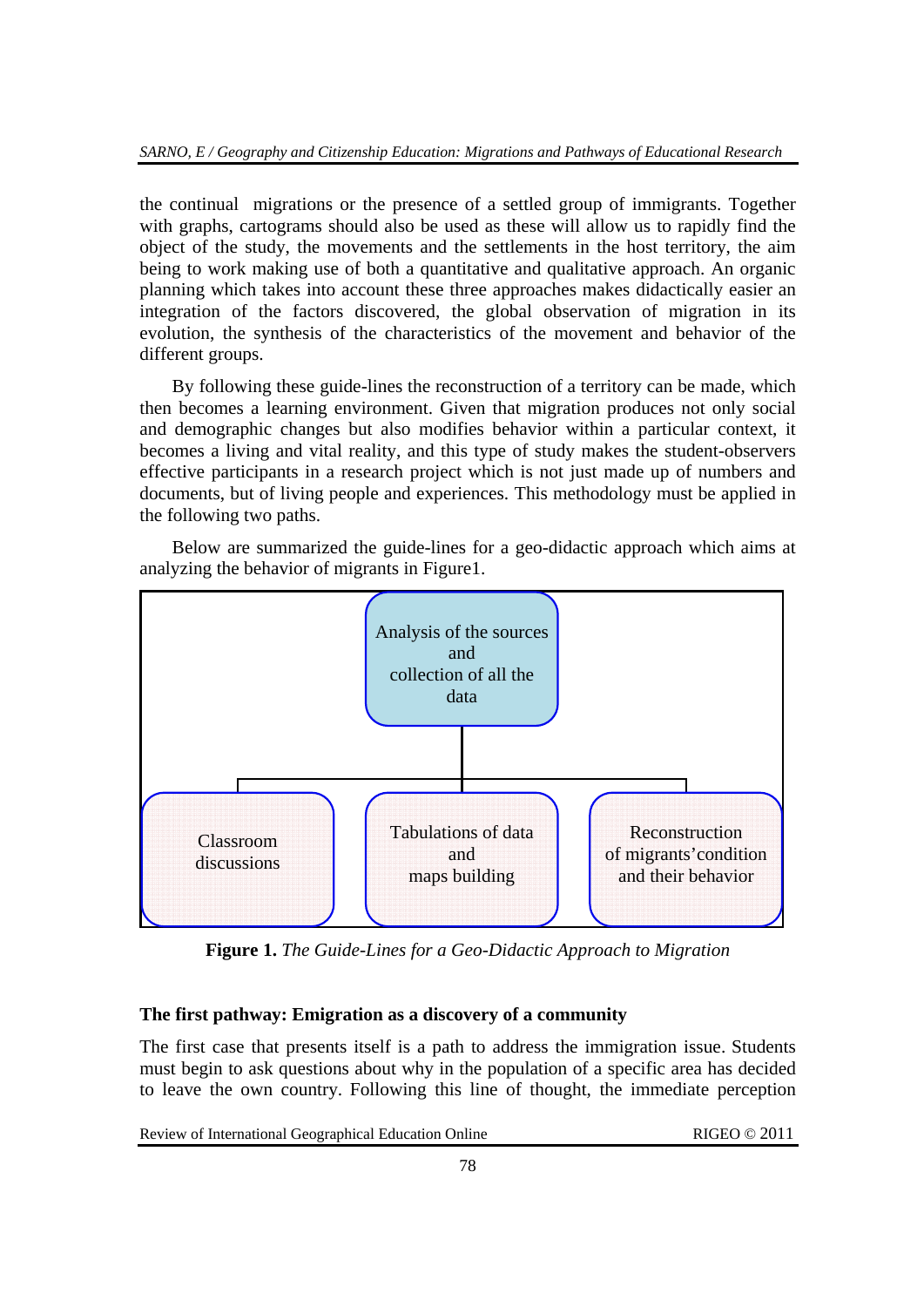following observation and an initial survey of the phenomena (through information collected in an informal way) leads to a consideration of emigration as a 'problem'.

An analysis of the problem will lead to a research survey: it becomes relevant to ask questions on human mobility, on the motives for moving and transferring; on this basis data and information is collected through a study of the sources, of documents and thematic maps. In this way an evaluation of the validity of the initial hypothesis is made and any aspects that are not confirmed by the information are set aside.

The route planning that has been experienced is the following:

- 1. Direct experience in the community through an observation of the students;
- 2. Analysis of the problem;
- 3. Formulation of the hypothesis to understand the reasons for the phenomena;
- 4. Collection of statistical data to quantify the phenomena;
- 5. Careful examination of the source material and the documents;
- 6. Observation of the territory and an analysis of the social-environmental signs following emigration;
- 7. A survey of the host community of existing relationships; analysis of the social and economic conditions;
- 8. Emphasis on 'micro-histories' by making use of photographic and epistolary material and through direct interviews;
- 9. Making use of graphs and maps both of which are an indispensible didactic support and which can also be developed and elaborated by the students;
- 10. Individual or group elaboration of summaries of the entire work.

The data, collected through source material and formal and informal documents can be recorded, tabulated and correlated to give rise to opportune reflection on the reasons leading people to migrate. The use of cartograms will allow a rapid discovery of the object of study, of the movements and of the settlements in the territory of destination. The aim being of working at both a quantitative and qualitative level: the tabulation of the data and the introduction of indices specific to demographic study are an objective point of departure; a comparison of the results, the contextualization of the data and their analysis will, however, open up a pathway to reflection and interpretation. Detailed analysis of the motivations of migrants not only enriches students' knowledge but will make them participate of their behaviors and problems.

### **The second pathway: Immigration, experiences and comparisons**

The second case to deal with students is the analysis of immigration. It is necessary to understand the phenomena of immigration and its impact on a realty which is primarily urban, and by deeper studies of its impact at a local level. In this case the problem is not to aim at the reconstruction of a phenomenon which has stabilized, but studies should adapt themselves to an emerging situation which is to be discovered and which should educate towards a sense of multiculturalism. The issue requires studies to be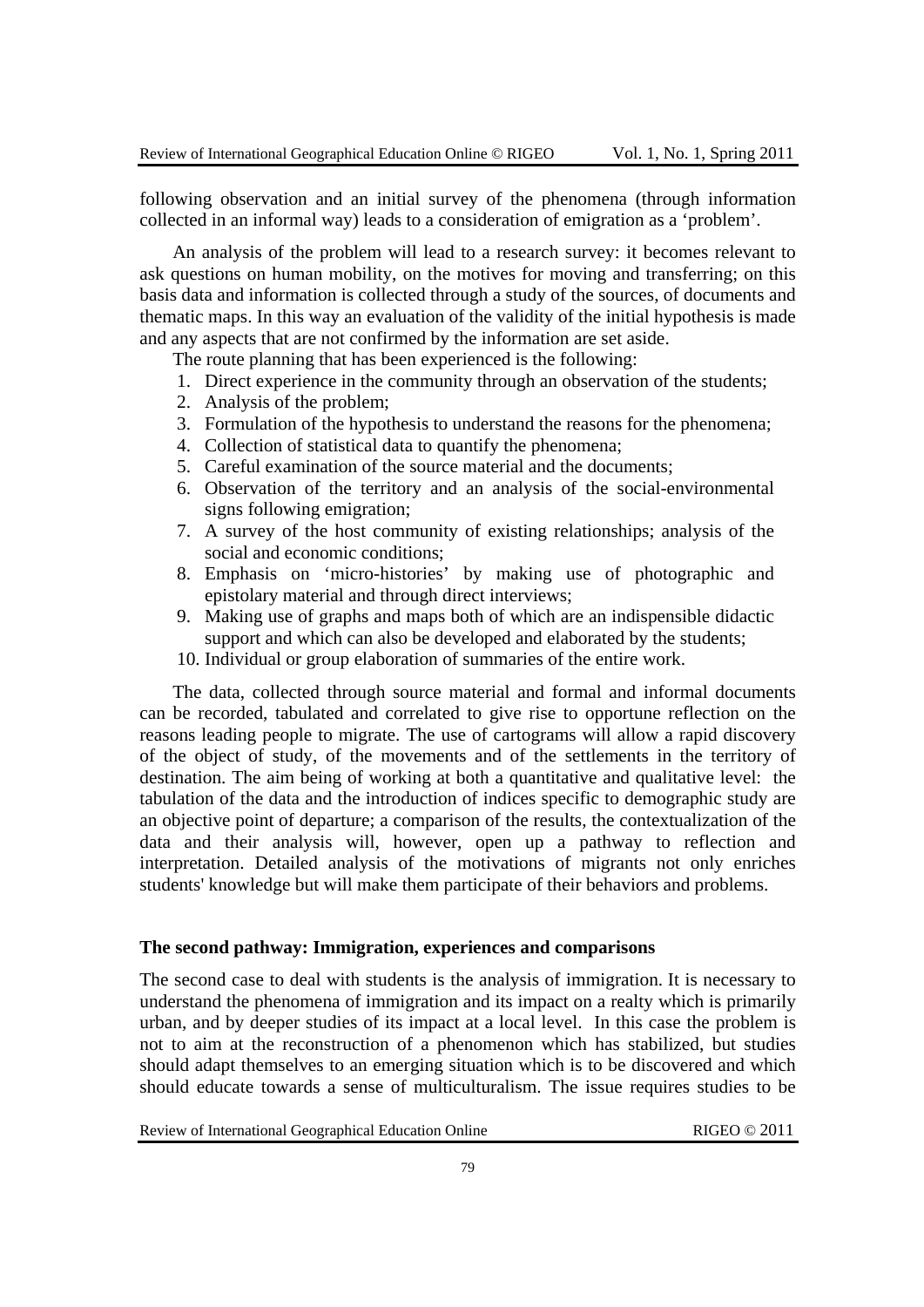made in perspective: the research-discovery approach must be promoted with immediacy in mind and with attention being paid to the future, albeit only the near future. Furthermore, the issue should lead to a desire to understand the problems of integration and educate towards comparison and living together. The following is to be the itinerary of study that has been experienced:

- 1) The perception of people coming from other nationalities;
- 2) The role of immigrants and their working conditions;
- 3) Specific indicators to understand ways of living;
- 4) A discovery of their territorial areas and the reasons for migration;
- 5) Cultural, religious and behavioral differences.

Two fundamental aspects should be kept in mind for such a plan of study: the utilization of indicators to analyze, in an objective way, the conditions of life and the discovery through different sources, of the global way of life of the immigrants and so do away with prejudice.

The most important indicators are: legal immigration, an evaluation of the illegal immigrants, work experience, way of life, and the possibilities of integration. The use of interviews, in these situations, is the most suitable instrument to obtain information and data, besides that which is supplied by the ISTAT (Italian Institute of collecting statistics) and by the local authorities. Even in these cases the data collected can be tabulated or expressed in map or graph form.

Another aspect which should be privileged is the discovery of the culture of the countries from which immigrants come mainly by direct comparison but also through the reading of articles or texts, or viewing films or television documentaries. It is in this way that a close association between the study of human mobility and education towards multi-cultural reality can be established. No empty planning should be promoted, but the issue of migration as a way of educating towards social and cultural plurality should be dealt with.

## **Discussion of the results**

The entire learning experience has demonstrated its vitality; in three years about 60 participants of the formation courses took part and put into effect the didactic methods presented in paragraph 4. They produced reports which described how they had achieved the aims of the pathways and their perceptions were gathered in questionnaires. By synthesizing the information in this way it became clear that they were didactically valid. Figure 2 summarizes the perceptions of 60 teachers who have fully experienced the two routes and stated that 70% of students have gained a different opinion with respect to migrants and have acquired a culture of citizenship. Knowledge of diversity could be addressed through geography which indicates the particular relationship between every social group and the territory. A close association between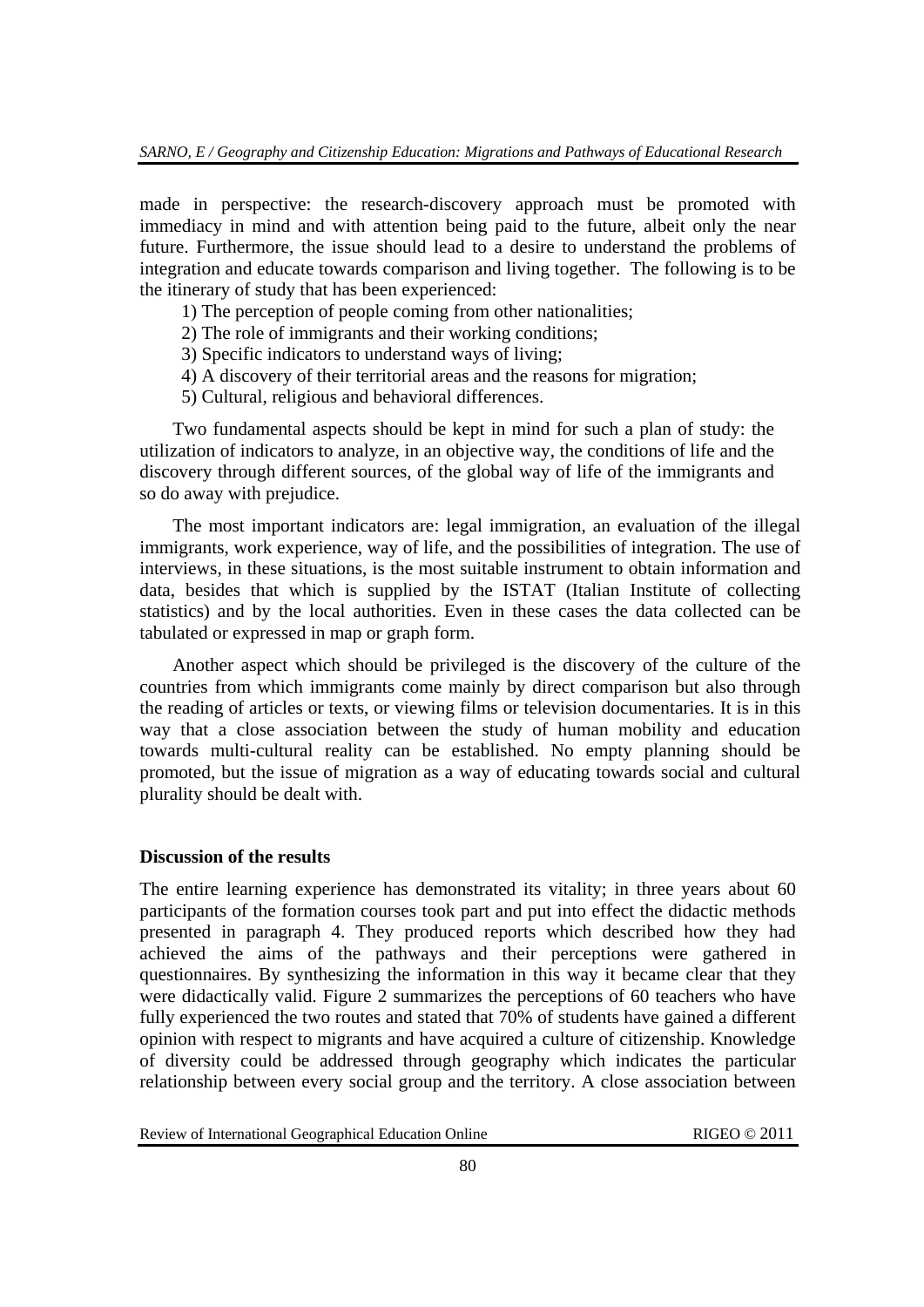the study of human mobility and citizenship education can be established, because the issue of migration as a way of educating towards social and cultural plurality should be dealt with.



**Figure 2.** *The results according to teachers*

The teachers guided the students to think about emigration, and how an environment can be transformed both by the absence as well as the arrival of migrants. The pupils learnt to analyze the causes which lead people to move to another country and the looked into the behavior of immigrants in the new country such as their tendency to form associations.

The approach applied was a whole new experience for them as they studied not only the sources and the documents but also had to observe their environment (city or village) in order to understand the changes that had occurred. They learned about new topics and also developed new attitudes towards emigration and immigrants.

The teachers also experienced something new in the didactic research; they were able to reflect on the importance of emigration and on its educational use. They carefully studied the literature dealing with this issue, came to understand the limits of the push/pull factors theory and saw the necessity of looking at the social and cultural aspects which lead people to emigrate. Furthermore, through studying migration flows, they were able to put into practice citizenship education.

The entire study was put into practice following the research-action method which has demonstrated its scientific validity. The initial hypothesis -migration flows for citizenship -was developed in didactically tested pathways. At the same time didactic methods involving students directly were surveyed, methods which required field-work as well as studying documents. Together with the students the young teachers who took part in the formation courses also experienced both research work and direct action.

| Review of International Geographical Education Online |  |
|-------------------------------------------------------|--|
|-------------------------------------------------------|--|

RIGEO  $@ 2011$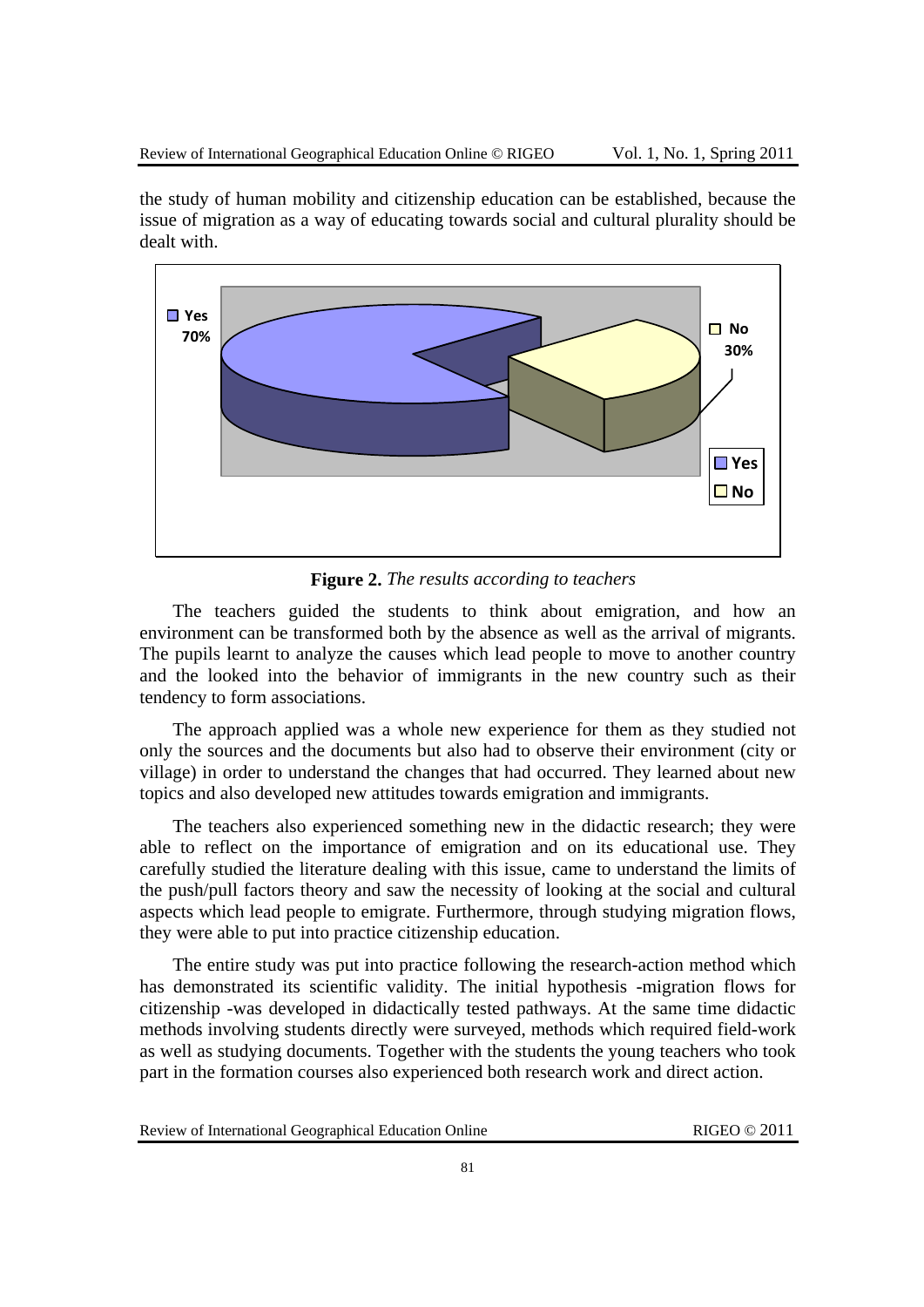## **Biographical statement**

**Emilia SARNO**, PhD in Historical Geography is researcher in educational methodology at ANSAS Molise in Italy (Ministerial Institution of Higher Education and Research) and professor/advisor of Geography at University of Molise and at other Italian Universities. She has published numerous books and papers about geography didactics and historical geography. About the geography didactics, her focus area concerns teaching methodologies, relationship between geography and spatial intelligence, geography education.

## **References**

Andreotti, G. (2006). *Scorci di uomini in movimento,* Trento, Valentina Trentini editore.

Boyd, M. (1989).Family and personal networks in international migration: recent developments and new agendas. *International Migration Review*, XXIII, n. 3.

Capel, H. (2008). La post-humanidad y los jinetes del apocalipsis. Cambios y continuidades en la primera década del siglo xx. *Diez años de cambios en el mundo, en la geografía y en las ciencias sociales, 1999-2008", número extraordinario dedicado al x Coloquio Internacional de Geocritica, Scripta Nova, revista electrónica de geografía y ciencias sociales*, Universidad de Barcelona, Vol. XII, núm. 270.

Castels, S., & Miller, M. J. (1993). *The Age of Migration*. *International Population Movements in the Modern World.* New York, Guilford Press. Cristaldi, F. (2008). Valigie di cartone e fughe di cervelli. In *Semestrale di studi e ricerche di geografia*, XX, 1, pp. 7-12.

De Almeida, M. G. (2008). Novas territorialidades ou multiplas territorialidades? Trabalhador migrante brasileiro em Barcelona. In *Diez años de cambios en el mundo, en la geografía y en las ciencias sociales, 1999-2008 Acta X Coloquio Internacional de Geocrítica*, Universidad de Barcelona, Barcellona, pp. 1-5.

De Vecchis, G. (2010). Il ruolo formativo della geografia nell'educazione alla cittadinanza. In E. Sarno (ed), *La Geografia e la Storia per l'educazione alla cittadinanza, Storia/Geografia*. www. indire.it.

Gerber, R. (ed). (2003). *Intenational Handbook on Geographical Education*, Dordrecht – London, Kluwer Academic.

Ebbut, D. (1985). Educational Action Research: Some General Concerns and Specific Squibbles. In Burgess, R.G. (ed.), *Issues in Educational Research: Qualitative Methods*, London, The Falmer Press.

Henry, C. & Kemmis, S. (1985). A Point-by-Point Guide to Action Research for Teachers. In *Australian Administrator*, Vol.6, n.4. Geelong, Vic. Deakin University

Massey D., & Jess, P. (eds). (1995). *A place in the World? Places, Cultures and*